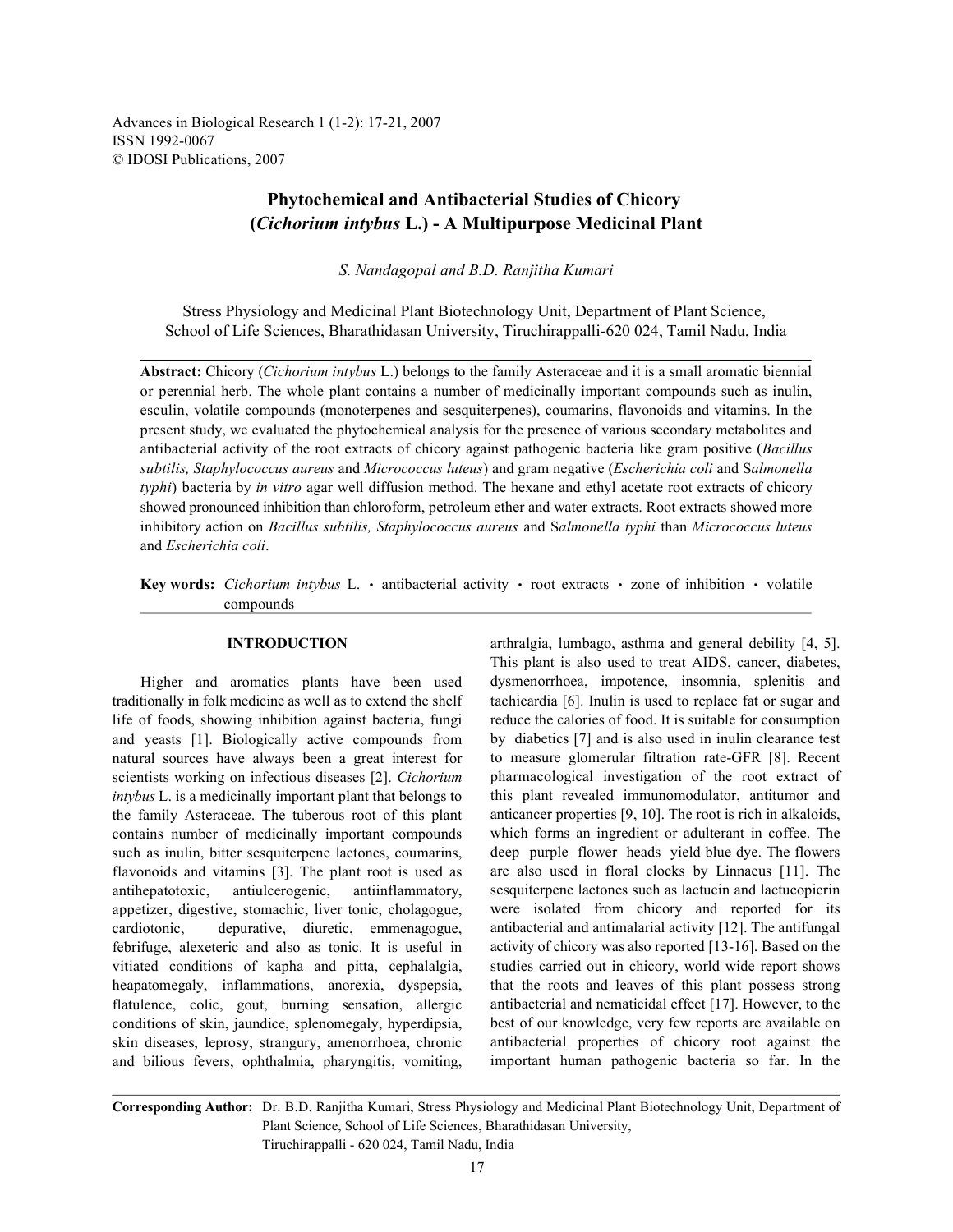present study we reported the antibacterial activity of **Determination of antibacterial activity:** The antibacterial *Cichorium intybus* L. against pathogenic bacteria. The activity of the root extracts was determined using study confirms that both aqueous as well as organic agar well diffusion method by following the published solvent root extracts possess strong antibacterial procedure with slight modification [22]. Nutrient agar was properties against various pathogens such as gram inoculated with the given microorganisms by spreading positive (*Bacillus subtilis*, *Staphylococcus aureus* and the bacterial inoculums on the media. Wells (8 mm *Micrococcus luteus*) and gram negative (*Escherichia* diameter) were punched in the agar and filled with plant *coli* and Salmonella typhi) bacteria. extracts. Control wells containing neat solvents (negative

roots were collected, washed thoroughly in tap water and activity was assessed by measuring the diameter of dried in room temperature for 15 days. The dried  $25 \text{ g root}$  the zone of inhibition. The relative antibacterial potency was powdered and soaked separately in 100 ml petroleum of the given preparation was calculated by comparing ether, hexane, chloroform, ethyl acetate and water by its zone of inhibition with that of the standard drug keeping it in a shaker for 3 days. The extracts were filtered chloromphenicol. through cheesecloth and the extracts were reduced to 10% of its original volume. The organic solvent filtrates **Statistical analysis:** The resultant clear zones around were concentrated in vacuum using a rotary evaporator, the discs were measured in mm. The antibacterial while aqueous extract was dried using water bath. activity of chicory root extracts was indicated by clear

phytochemical components of the chicory roots were experiment were subjected to statistical analysis screened by using the methods of Brindha *et al*. [18] (Mean±SE), according to New Duncan's Multiple Range and Harbone [19]. The components analysed were Test [24]. alkaloids, volatile oils, fatty acids, emodins, flavonoids, triterpenoids, antharacene glycosides, tannins, phenolics **RESULTS** and saponins.

in chicory root extracts were qualitatively analyzed by using different solvents was reported (Table 1). All the using thin layer chromatography which is commercially available; TLC aluminum sheets with silica gel  $60F_{254}$  were used. The isolation and separation of monoterpenes and sesquiterpenes was done by using the procedure of Brindha *et al*. [18] and Janusz Malarz [20].

**Inoculums:** The test microorganisms, gram positive (*Bacillus subtilis, Staphylococcus aureus* and *Micrococcus luteus*) and gram negative (*Escherichia coli* and S*almonella typhi*) bacteria were obtained from culture repository of Best Biotech culture collection, Bangalore, India. The organisms were inoculated into NB (Nutrient Broth) medium, (0.5% Peptone, 0.5% Sodium Chloride, 0.15% Yeast extract; pH 7.4) and incubated at 37°C for overnight. The bacterial cells were harvested by centrifuging at 5000g for 15 min. The pellet formed was washed twice with PBS (Phosphate Buffer Saline), (10 mM Sodium Chloride, pH 7.4) and the cells were counted by hemocytometer. The bacterial cells were diluted to approximately  $10^5$  CFU ml<sup>-1</sup> before use [21].

**MATERIALS AND METHODS** control) viz., chloromphenicol (50 and 100  $\mu$ g ml<sup>-1</sup>) **Preparation of root extracts:** Apparently healthy plant were incubated at 37°C for 18 h and the antibacterial control) or standard antibiotic solution (positive were also run parallel in the same plate [23]. The plates

**Phytochemical screening of root extracts:** The experiments represented by five replicates from each zones of growth inhibition. Data of three independent

**Separation of the compounds:** The compounds present preliminary phytochemical screening of the root extracts **Phytochemical screening of root extracts:** The

Table 1: Preliminary phytochemical analysis of chicory root extracted with

|                | different solvents     |                    |        |        |        |                    |
|----------------|------------------------|--------------------|--------|--------|--------|--------------------|
|                | Name of the            |                    |        |        |        |                    |
| S. No.         | compound               | PE                 | C      | H      | EA     | W                  |
| $\mathbf{1}$   | Alkaloids              |                    |        |        | $^{+}$ | $\ddot{}$          |
| $\mathfrak{2}$ | Volatile oils          | $^{+}$             | $^{+}$ | $^{+}$ | $^{+}$ |                    |
| 3              | Fatty acids            | $^{+}$             | $^{+}$ | $^{+}$ | $^{+}$ |                    |
| 4              | Emodins                |                    |        |        |        |                    |
| 5              | Flavonoids             |                    |        |        |        | $\hspace{0.1mm} +$ |
| 6              | Triterpenoids          |                    |        | $^{+}$ |        |                    |
| 7              | Antharacene glycosides |                    |        |        |        |                    |
| 8              | Tannins                |                    |        |        |        | $^{+}$             |
| 9              | Phenolics              |                    |        |        |        |                    |
| 10             | Saponins               | $\hspace{0.1mm} +$ | $^{+}$ |        | $^{+}$ | $^{+}$             |

+ Present, -Absent, PE-Petroleum ether, C-Chloroform, H-Hexane, EA-Ethyl acetate, W-Water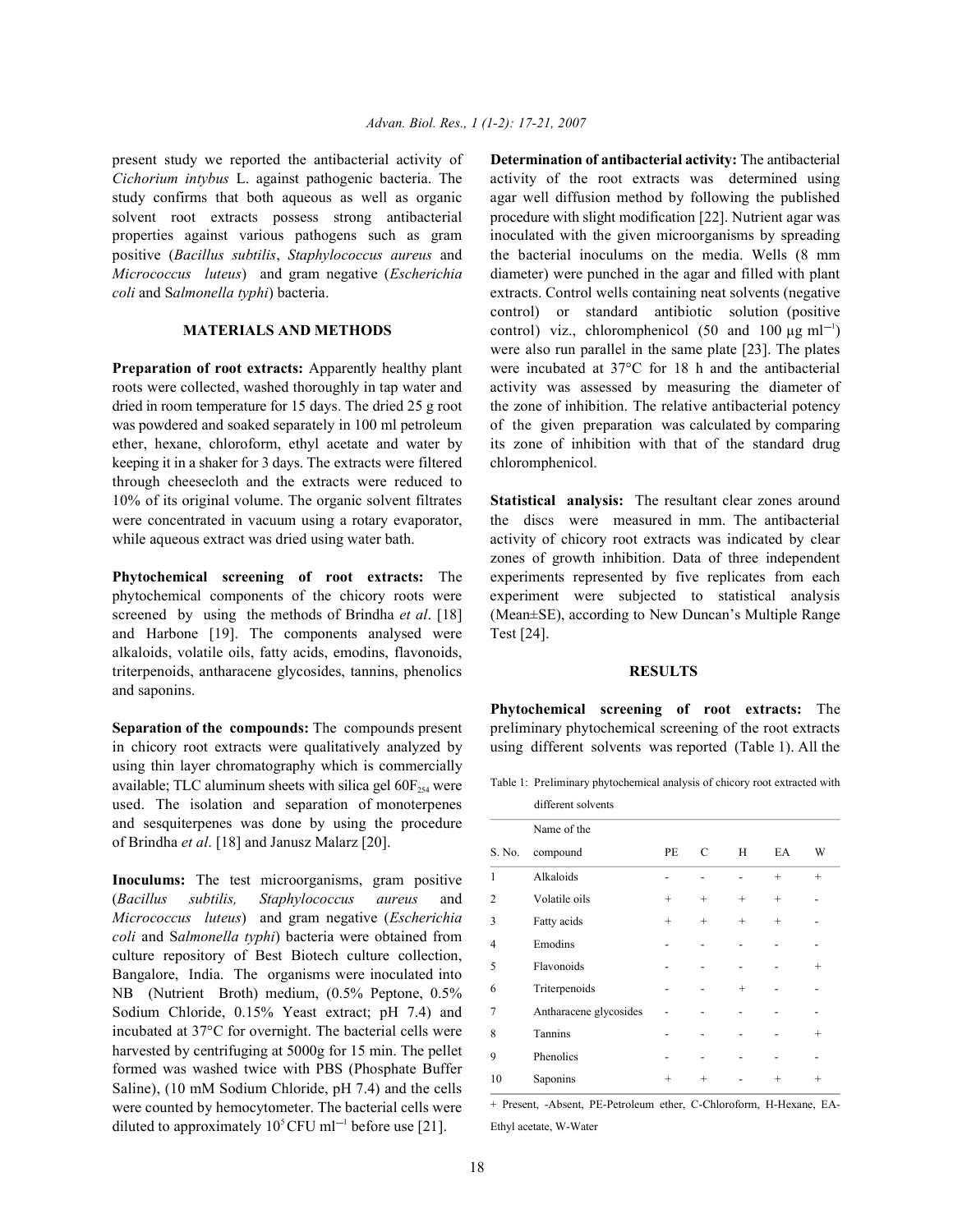### *Advan. Biol. Res., 1 (1-2): 17-21, 2007*

|                 | Zone of inhibition in mm ( $Mean \pm SD$ ) |                              |                              |                              |                              |  |  |  |
|-----------------|--------------------------------------------|------------------------------|------------------------------|------------------------------|------------------------------|--|--|--|
|                 |                                            | $Gram(+)$                    |                              | $Gram(-)$                    |                              |  |  |  |
| Solvent         | B. subtilis                                | S. aureus                    | M. luteus                    | E. coli                      | S. typhi                     |  |  |  |
| Petroleum ether | $6.8 \pm 0.17$ <sup>cd</sup>               | $5.8 \pm 0.21$ °             | $4.2 \pm 0.13$ <sup>d</sup>  | $4.7 \pm 0.41$ <sup>d</sup>  | $3.5 \pm 0.31$ <sup>e</sup>  |  |  |  |
| Chloroform      | $4.1 \pm 0.25$ <sup>ef</sup>               | $3.6 \pm 0.23$ <sup>d</sup>  | $2.6 \pm 0.28$ <sup>e</sup>  | $3.0 \pm 0.28$ <sup>e</sup>  | $5.4 \pm 0.32$ <sup>c</sup>  |  |  |  |
| Hexane          | $12.3 \pm 0.21$ <sup>a</sup>               | $9.8 \pm 0.03$ <sup>a</sup>  | $8.0 \pm 0.41$ <sup>a</sup>  | $9.6 \pm 0.32$ <sup>a</sup>  | $7.5 \pm 0.44^a$             |  |  |  |
| Ethyl acetate   | $10.5 \pm 0.28$ <sup>b</sup>               | $2.0 \pm 0.27$ <sup>e</sup>  | $6.8 \pm 0.30^b$             | 6.3 $\pm$ 0.41 <sup>bc</sup> | $3.0 \pm 0.25$ <sup>ef</sup> |  |  |  |
| Water           | $4.8 \pm 0.25$ <sup>e</sup>                | $2.8 \pm 0.23$ <sup>de</sup> | $3.3 \pm 0.23$ <sup>de</sup> | $1.9 \pm 0.35$ ef            | $4.5 \pm 0.33$ <sup>d</sup>  |  |  |  |
| chloromphenicol | $8.4 \pm 0.23$ <sup>c</sup>                | $9.6 \pm 0.23$ <sup>ab</sup> | 6.0 $\pm$ 0.14 <sup>bc</sup> | $7.5 \pm 0.29$ <sup>b</sup>  | $7.3 \pm 0.30$ <sup>ab</sup> |  |  |  |

The negative control wells were exposed with the neat solvent and the positive control was chloromphenicol (50  $\mu$ g ml<sup>-1</sup>). Each value represents the mean±standard error (SE) of five replicates per treatment in three repeated experiments. Means within a row followed by the same letters are not significant at  $p = 0.05$  according to DMRT

Table 3: Antibacterial activity of root extracts of chicory at 100 µl Concentration

|                 | Zone of inhibition in mm $(Mean \pm SD)$ |                                |                               |                               |                              |  |  |
|-----------------|------------------------------------------|--------------------------------|-------------------------------|-------------------------------|------------------------------|--|--|
|                 | $Gram(+)$                                |                                |                               | $Gram(-)$                     |                              |  |  |
| Solvent         | B. subtilis                              | S. aureus                      | M. luteus                     | E. coli                       | S. typhi                     |  |  |
| Petroleum ether | $14.3 \pm 0.39$ <sup>c</sup>             | $10.10 \pm 0.16$ <sup>c</sup>  | $5.8 \pm 0.33$ <sup>d</sup>   | $8.0 \pm 0.33$ <sup>cd</sup>  | 5.7 $\pm$ 0.32 <sup>de</sup> |  |  |
| Chloroform      | $10.5 \pm 0.21$ <sup>d</sup>             | $8.20 \pm 0.22$ <sup>cd</sup>  | $4.8 \pm 0.32$ <sup>de</sup>  | $3.2 \pm 0.30$ <sup>f</sup>   | $14.0\pm0.31b$               |  |  |
| Hexane          | $18.2 \pm 0.47$ <sup>a</sup>             | $18.23 \pm 0.18$ <sup>a</sup>  | $15.2 \pm 0.04^a$             | $14.5 \pm 0.22$ <sup>a</sup>  | $19.2 \pm 0.43$ <sup>a</sup> |  |  |
| Ethyl acetate   | $15.0 \pm 0.17$ <sup>bc</sup>            | $3.60 \pm 0.20$ <sup>e</sup>   | 13.6 $\pm$ 0.29 <sup>ab</sup> | $10.1 \pm 0.26$ <sup>c</sup>  | $10.7 \pm 0.30$ °            |  |  |
| Water           | $8.0 \pm 0.27$ <sup>e</sup>              | $6.70 \pm 0.28$ <sup>d</sup>   | $10.3 \pm 0.56$ <sup>c</sup>  | $5.6 \pm 0.23$ <sup>e</sup>   | $5.8 \pm 0.28$ <sup>d</sup>  |  |  |
| chloromphenicol | $16.0 \pm 0.18^b$                        | $17.30 \pm 0.37$ <sup>ab</sup> | $13.0\pm0.33^{b}$             | $13.5 \pm 0.37$ <sup>ab</sup> | $14.0 \pm 0.23^{\mathrm{b}}$ |  |  |

The negative control wells were exposed with the neat solvent and the positive control was chloromphenicol (100  $\mu$ g ml<sup>-1</sup>). Each value represents the mean±standard error (SE) of five replicates per treatment in three repeated experiments. Means within a row followed by the same letters are not significant at  $p = 0.05$  according to DMRT

in the water extract. The ethyl acetate and water extracts all the tested organisms, the maximum inhibition was

used both polar as well as non-polar solvents for the (10.5±0.21 mm) (Table 2). The growth of *B. subtilis* was extraction of active components from the roots of chicory inhibited by all the root extracts at 100 µl concentration plant. The antibacterial activity of the chicory roots was and maximum inhibition was observed with hexane assessed using the agar well diffusion method by extract as  $18.2\pm0.47$  mm zone of inhibition, which was measuring the diameter of growth inhibition zones with higher than the zone of inhibition caused by the standard 50 and 100 µl of different solvent extracts (Table 2 and 3). drug chloromphenicol (16.0±0.18 mm). Similarly, hexane The results showed that all the five solvent extracts root extract produced maximum inhibition  $(18.0\pm0.18 \text{ mm})$ possesses antibacterial activity against the tested gram to the growth of *S. aureus* than chloromphenicol positive (*Bacillus subtilis, Staphylococcus aureus* and (17.3±0.37 mm) whereas other extracts showed less

four organic solvents such as petroleum ether, chloroform *Micrococcus luteus*) and gram negative (*Escherichia coli* hexane and ethyl acetate showed positive result for the and *Salmonella typhi*) bacteria. At 50 µl concentration, presence of volatile oils and fatty acids which were absent the hexane extract showed pronounced inhibition against showed the presence of alkaloids. Only in the hexane observed on *B. subtilis* (12.3±0.21 mm), *S. aureus* extract presence of triterpenes was observed. In the water (9.8±0.03 mm) and *E. coli* (9.6±0.32 mm) and moderate extract, flavonoids, tannins and saponins were present inhibition was observed on *M. luteus* (8.0±0.41 mm) and which were absent in the organic solvent extracts. *S. typhi* (7.5±0.44 mm). The other solvents extracts did **Antibacterial activity of different solvent extracts:** We concentration except ethyl acetate against *B. subtilis* not actively inhibit the growth of the bacteria at 50 µl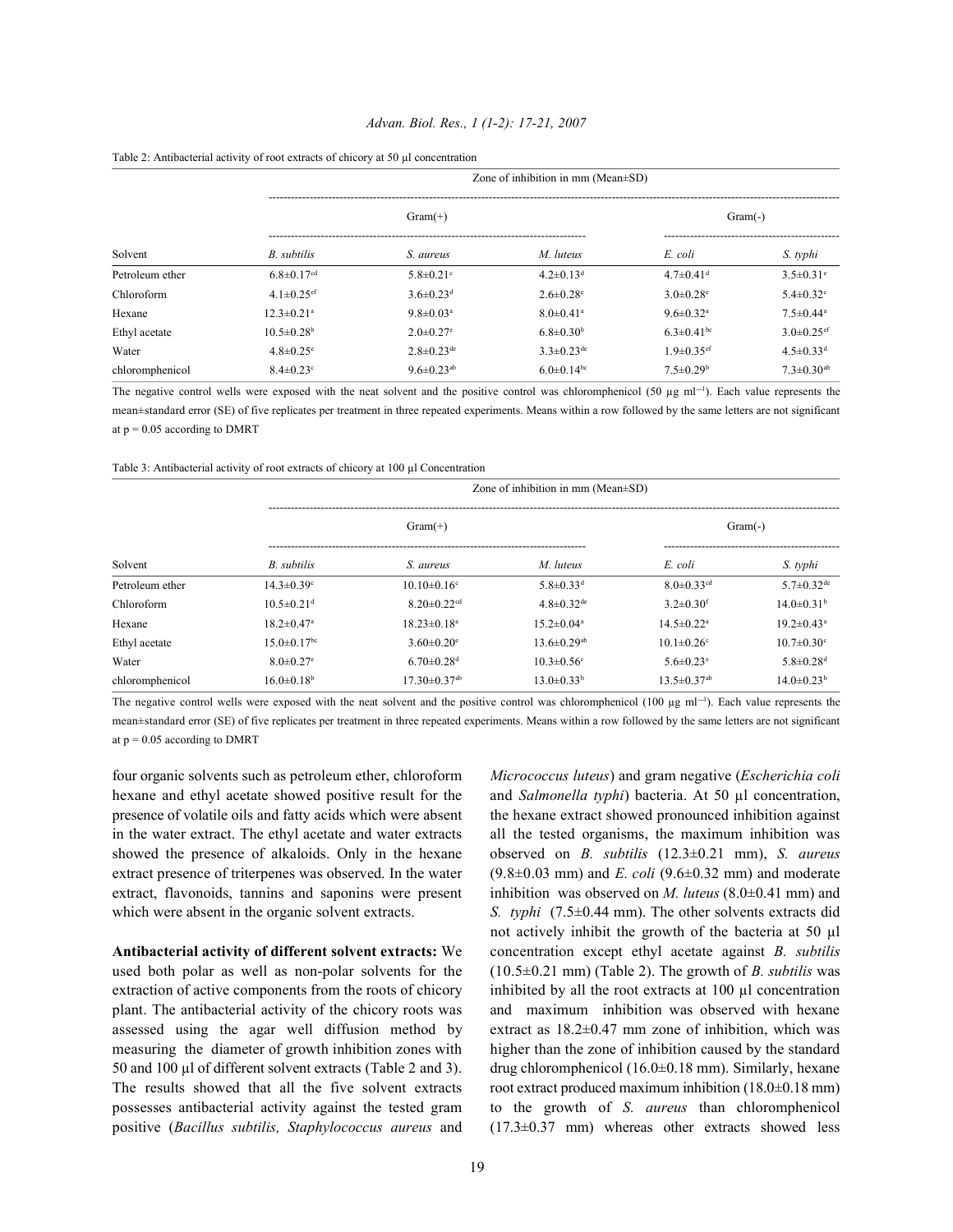(15.2±0.04 mm) and ethyl acetate (13.6±0.29 mm) extracts gram negative (*Escherichia coli* and *Salmonella typhi*) were effective against *M. luteus* and the water extract bacteria. The present report indicates that increased  $(10.3\pm0.56$  mm) showed less inhibition than the standard lipophillic compounds are extracted using the petroleum drug whereas the other two extracts showed very ether, chloroform and hexane increased the suspended minimum inhibition on the growth of *M. luteus*. The higher compounds in the above solvents as stated [26]. hexane (14.5±0.22 mm) and ethyl acetate (10.1±0.26 mm) Chicory plant was active against gram positive and gram root extracts showed maximum inhibition and petroleum negative bacteria, yeast and filamentous fungi [17]. The ether extract (8.0±0.33 mm) showed moderate inhibition antibacterial activity of water, ethanol and ethyl acetate and the water (5.6±0.23 mm) and chloroform (3.2±0.30 mm) extracts of chicory was reported against *Agrobacterium* extracts showed less inhibition on *E. coli*. *S. typhi* was *radiobacter*, *Erwinia carotovora*, *Pseudomonas* inhibited by all the root extracts and the maximum *fluorescens* and *Pseudomonas aeruginosa* [27]. The inhibition was observed with hexane  $(19.2\pm0.43 \text{ mm})$ , present work shows that the compounds from chicory chloroform  $(14.0\pm0.31$  mm) and ethyl acetate  $(10.7\pm0.30$  possess potent antimicrobial activity and suggesting that mm) whereas petroleum ether  $(5.7\pm0.32 \text{ mm})$  and water the chicory root extracts contains the effective active  $(5.8\pm0.28 \text{ mm})$  extracts showed least inhibition at 100  $\mu$ l constituents responsible for eliminating the bacterial concentration (Table 3). We found that both aqueous pathogens. Finally, it can be concluded that the active as well as organic extracts of the roots were successful chemical compounds present in chicory (*Cichorium* in inhibiting the bacteria in a dose dependent manner. *intybus*) should certainly find place in treatment of Besides the 50 µl concentration of root extracts, the various bacterial infections. The results of this study are 100 µl concentration of root extracts were found to very encouraging and indicate that this herb should be possess maximum inhibition (Table 2 and 3). studied more extensively to explore its potential in the

### **DISCUSSION**

We used both the aqueous and organic solvents for the extraction of active components from roots of 1. Hulin, V., A.G. Mathot, P. Mafart and L. Dufosse, the chicory plant. The result of the study reveals that 1998. Les proprietes anti-microbiennes des huiles the non-polar and polar solvent extracts were active essentielles et composes daromes. Sci. Aliments, 18: against the strains of the bacteria that are common cause 563-582. of infections. Chicory shows significant antibacterial 2. Perumal Samy R. and S. Ignacimuthu, 2000. activity that may be due to the presence of many Antibacterial activity of some medicianal plants potent compounds such as inulin, bitter sesquiterpene from Eastern Ghats, South India. Solai Bull. lactones, coumarins, flavonoids etc. The biologically Ethnopharmacol., 72: 39-41. active compounds are screened by dissolving the crude 3. Varotto, S., M. Lucchin and P. Parrin, 2000. Immature powder on various compound specific solvents confirmed embryos culture in Italian red Chicory (*Cichorium* by the TLC (data not shown). The antibacterial activity *intybusc*). Plant Cell Tiss. Org. Cult., 62: 75-77. was expressed at varying degrees which was being both 4. Nadkarni, A.K., 1976. Indian Materia Medica popular strain and dose dependent. The various crude extracts of Prakasam Pvt. Ltd., Bombay. chicory showed significant activity against all the bacteria 5. Rastogi, R.P. and B.N. Mehrotra, 1994. Compendium tested. Similar to our results, the biological activity of of Indian Medicinal Plants. Rastogi, R.P. (Eds.). *Mentha piperita* against the pathogenic bacteria was Orient Longman Ltd., Madras, pp: 74. reported [25]. We used five different solvent extracts of 6. Duke, J.A., 1983. Medicinal Plants of the Bible. chicory roots which showed activity against all bacterial (Illustrated by Peggy K. Duke) Out of print Tradospecies tested at all the dosages. The root extracts of Medic Books Buffalo and NY., pp: 233. chicory exhibited antibacterial activity on hexane, ethyl 7. Niness, K.R., 1999. Inulin and Oligofructose: What acetate, petroleum ether, chloroform and aqueous extracts Are They? J. Nutr., 129: 1402S-1406S. against the bacteria tested at 50 µl-100 µl concentrations 8. Vasudevan, D.M. and S. Sreekumari, 1995. Text by following the method of Valsaraj *et al*. [23]. We Book of Biochemistry for MedicalStudents. 2nd Ed. observed maximum activity at 100 µl concentration Jaypee Brothers Medical Publisher (P) Ltd., New against the tested gram positive (*Bacillus subtilis*, Delhi, India.

inhibitory activity than chloromphenicol. The hexane *Staphylococcus aureus* and *Micrococcus luteus*) and treatment of many infectious diseases.

## **REFERENCES**

- 
- 
- 
- 
- 
- 
- 
-